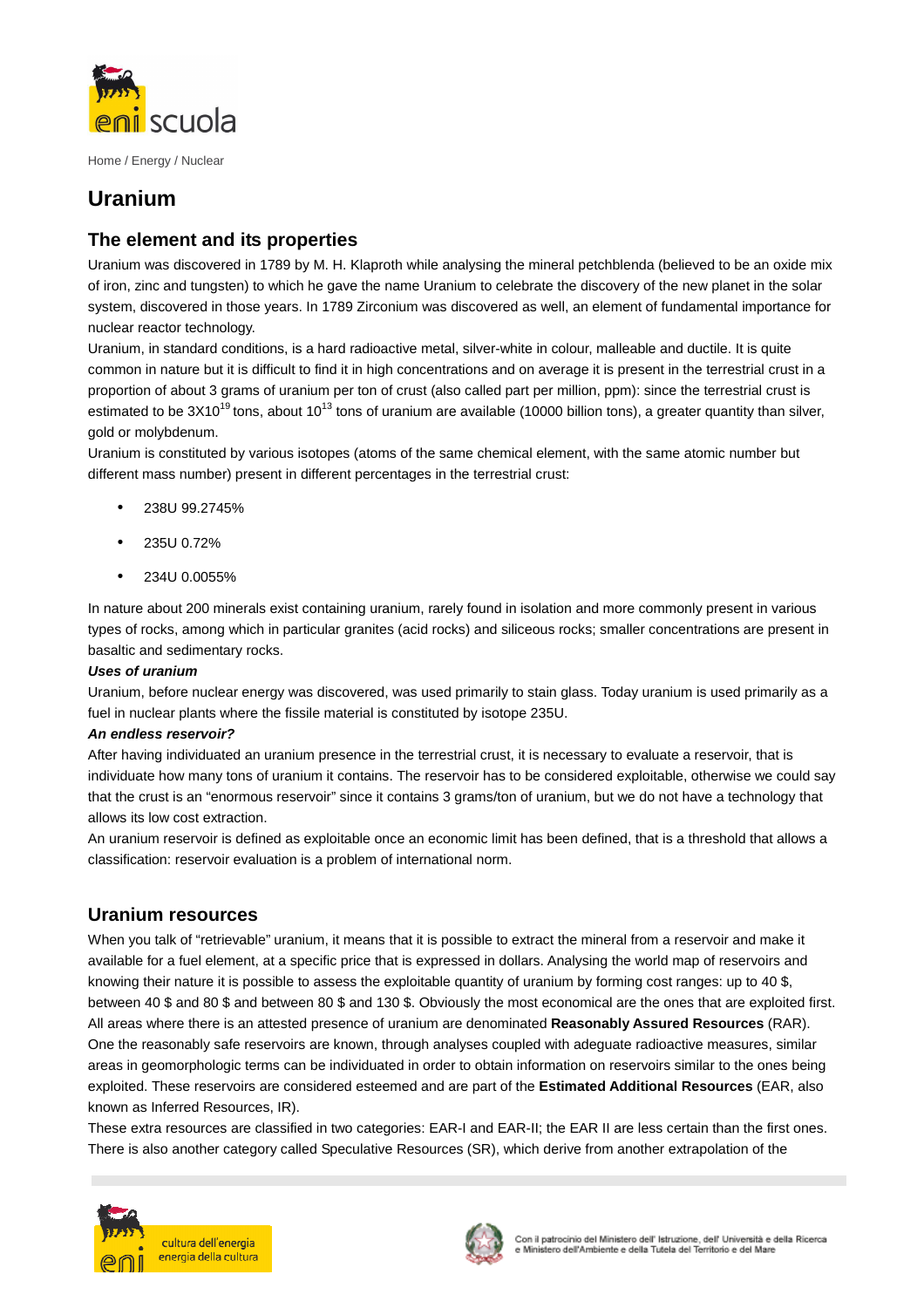

Home / Energy / Nuclear

geomorphologic characteristics of land that could easily obtain uranium.

The RAR resource types are the easier ones to exploit, thus cheaper; they are available in quantities that go between 507,400 t and 4,587,200 t in relation to how much money is available for the extraction.

The data relating to the Estimated Additional Resources of the second group (EAR-II) are much more precise in comparison with those on Speculative Resources and the estimates are of a quantity of uranium equal to about 2,200,000 tons at a price between 80 \$ and 130 \$.

The Speculative Resources also include uranium in phosphates and it can be estimated in about 22,000,000 tons of uranium. If we add the uranium container in the oceans' water we reach a quantity of uranium equal to about 4 billion tons!

The technology of uranium extraction from phosphates is essentially developed: it is already used in Belgium and the United States. However it has a limited diffusion because it is not economically convenient: it is estimated that an extraction project of 100 tU/year would have a cost in the range 60-100 \$/kgU (inclusive of investment costs). For what concerns the extraction of uranium from the sea, encouraging research has been undertaken in Japan: however, it is still a technology tested at laboratory level with very high costs, estimated around 300 \$/kgU.

### **The cycle of nuclear fuel**

Nuclear fuel is subject to a cycle throughout its life. Obvious preliminaries are all the mining operations, which are followed by a long and complex series of various purification processes, with the primary aim of eliminating the elements that absorb neutrons. Neutrons are particles capable of starting the fission process by breaking the U-235 nucleus with subsequent release of energy: if there are elements that absorb neutrons, these cannot produce fission reactions ("neutron poisons"). The operations undertaken in this first part of the fuel cycle are mainly of a chemical nature and lead to the production of a gaseous compound of uranium (uranium hexafluoride,  $UF<sub>6</sub>$ ) that allows the enrichment process of the isotopeU-235. This phase is necessary since the majority of nuclear reactors uses fuel made of enriched uranium: on average the enrichment is around 3% of U-235, against 0.72% of U-235 in the uranium found in nature. If we send the gaseous compound of uranium hexafluoride to a centrifuge it is possible to discriminate the different mass of the isotope U-235 compared to the isotope U-238 and it is possible to concentrate an isotope compared to another. Gaseous ultracentrifuges constitute the enrichment plants: other enrichment processes are possible through the gaseous diffusion plants or the laser selective isotopic separation.

The enriched hexafluoride is successively converted in uranium dioxide  $(UO<sub>2</sub>)$  powder, which is assembled in pellets that, appropriately canned, will constitute the fuel element.

Nuclear fuel is thus inserted in nuclear reactors and produces energy until the end of its life. At this stage the fuel element has become radioactive and it is put into pools, usually near the reactor, in order to reduce the radioactivity level. Exhausted fuel can have two different endings: the definitive deposit in areas with appropriate geological characteristics or reprocessing.

During its time inside the reactor not all U-235 is burned (about 1% is left) and in the meantime, because of nuclear reactions, other nuclids have been born that can produce a nuclear fission reaction: fissile nuclei such as plutonium, PU-239, born from U-238 through the "fertilisation" process. These can be used in turn as nuclear fuel, while the remaining fuel must be stocked in definitive deposits.

The reprocessing alternative, which is used by some countries like France and the UK, has some advantages: first of all it allows a more rational exploitation of fuel, allowing not only the recovery of the left over U-235 but also the newborn PU-239 that represents an extremely important resource because it descends through fertilisation fromU-238 and represents the great majority of the uranium found in nature.

Secondly, the reprocessing allows to substantially reduce the volume of highly radioactive products that require long term stocking. Finally reusing already irradiated reduces considerably the risk of proliferation by making material treated twice unsuitable for the production of nuclear weapons.